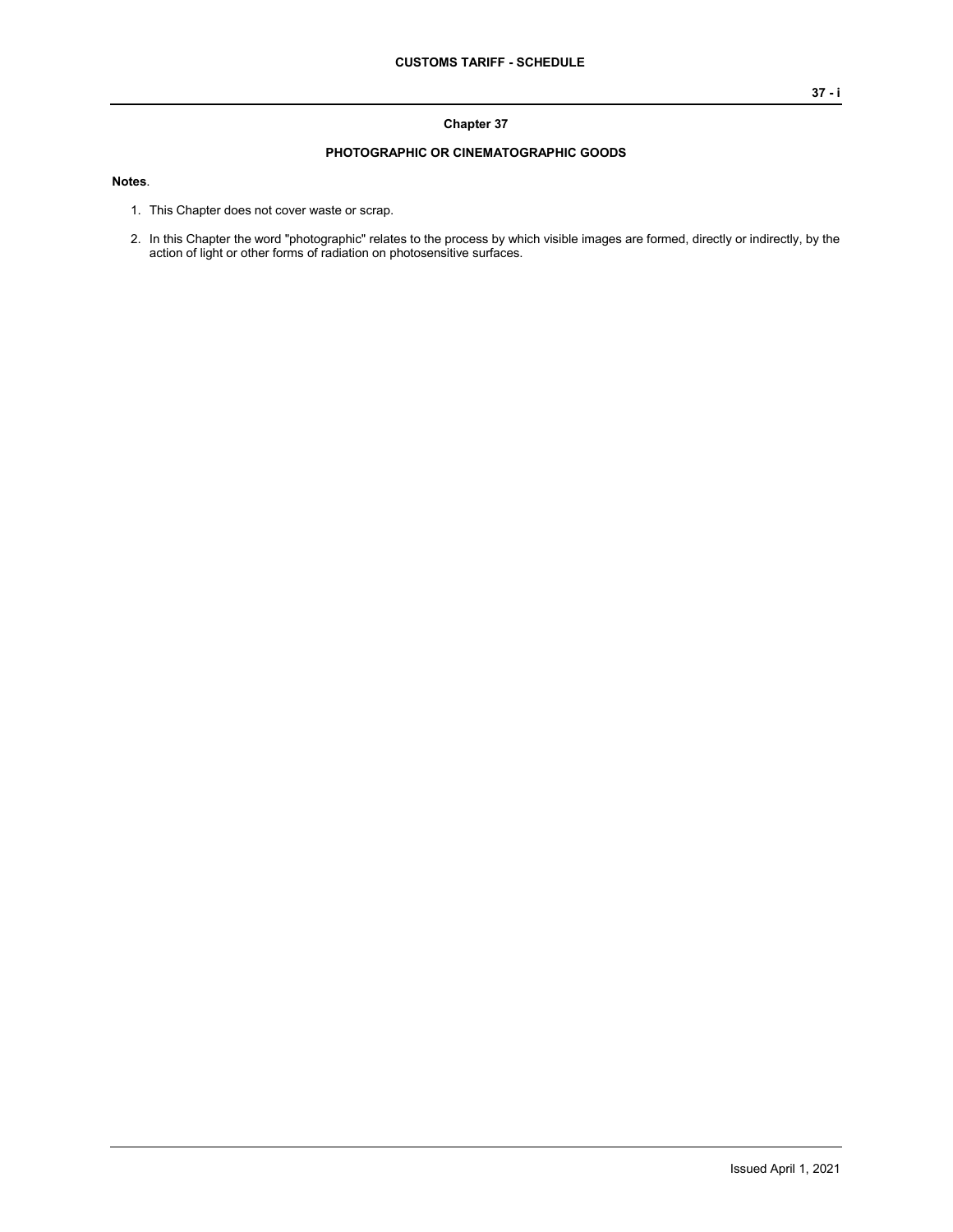# **CUSTOMS TARIFF - SCHEDULE**

| <b>Tariff</b><br>Item      | <b>SS</b> | <b>Description of Goods</b>                                                                                                                                                                                      | Unit of<br>Meas.  | <b>MFN</b><br><b>Tariff</b> | Applicable<br><b>Preferential Tariffs</b>                                                                                            |
|----------------------------|-----------|------------------------------------------------------------------------------------------------------------------------------------------------------------------------------------------------------------------|-------------------|-----------------------------|--------------------------------------------------------------------------------------------------------------------------------------|
| 37.01                      |           | Photographic plates and film in the flat, sensitized, unexposed, of any<br>material other than paper, paperboard or textiles; instant print film in the<br>flat, sensitized, unexposed, whether or not in packs. |                   |                             |                                                                                                                                      |
| 3701.10.00                 |           | -For X-ray                                                                                                                                                                                                       |                   | Free                        | CCCT, LDCT, GPT,<br>UST, MXT, CIAT, CT,<br>CRT, IT, NT, SLT, PT,<br>COLT, JT, PAT, HNT,<br>KRT, CEUT, UAT,<br>CPTPT, UKT: Free       |
|                            |           |                                                                                                                                                                                                                  | MTK<br><b>MTK</b> |                             |                                                                                                                                      |
|                            |           | 3701.20.00 00 -Instant print film                                                                                                                                                                                | <b>NMB</b>        | 6.5%                        | CCCT, LDCT, GPT,<br>UST, MXT, CIAT, CT,<br>CRT, IT, NT, SLT, PT,<br>COLT, JT, PAT, HNT,<br>KRT, CEUT, UAT,<br>CPTPT, UKT: Free       |
|                            |           | 3701.30.00 00 -Other plates and film, with any side exceeding 255 mm                                                                                                                                             | MTK               | Free                        | CCCT, LDCT, GPT,<br>UST, MXT, CIAT, CT,<br>CRT, IT, NT, SLT, PT,<br>COLT, JT, PAT, HNT,<br>KRT, CEUT, UAT,<br>CPTPT, UKT: Free       |
|                            |           | -Other:                                                                                                                                                                                                          |                   |                             |                                                                                                                                      |
| 3701.91                    |           | --For colour photography (polychrome)                                                                                                                                                                            |                   |                             |                                                                                                                                      |
| 3701.91.10 00 - - - Plates |           |                                                                                                                                                                                                                  | <b>MTK</b>        | 6.5%                        | CCCT, LDCT, UST,<br>MXT, CIAT, CT, CRT,<br>IT, NT, SLT, PT, COLT,<br>JT, PAT, HNT, KRT,<br>CEUT, UAT, CPTPT,<br>UKT: Free<br>GPT: 3% |
| 3701.91.20 00 - - - Film   |           |                                                                                                                                                                                                                  | MTK               | 6.5%                        | CCCT, LDCT, GPT,<br>UST, MXT, CIAT, CT,<br>CRT, IT, NT, SLT, PT,<br>COLT, JT, PAT, HNT,<br>KRT, CEUT, UAT,<br>CPTPT, UKT: Free       |
| 3701.99.00 00 - - Other    |           |                                                                                                                                                                                                                  | <b>MTK</b>        | Free                        | CCCT, LDCT, GPT,<br>UST, MXT, CIAT, CT,<br>CRT, IT, NT, SLT, PT,<br>COLT, JT, PAT, HNT,<br>KRT, CEUT, UAT,<br>CPTPT, UKT: Free       |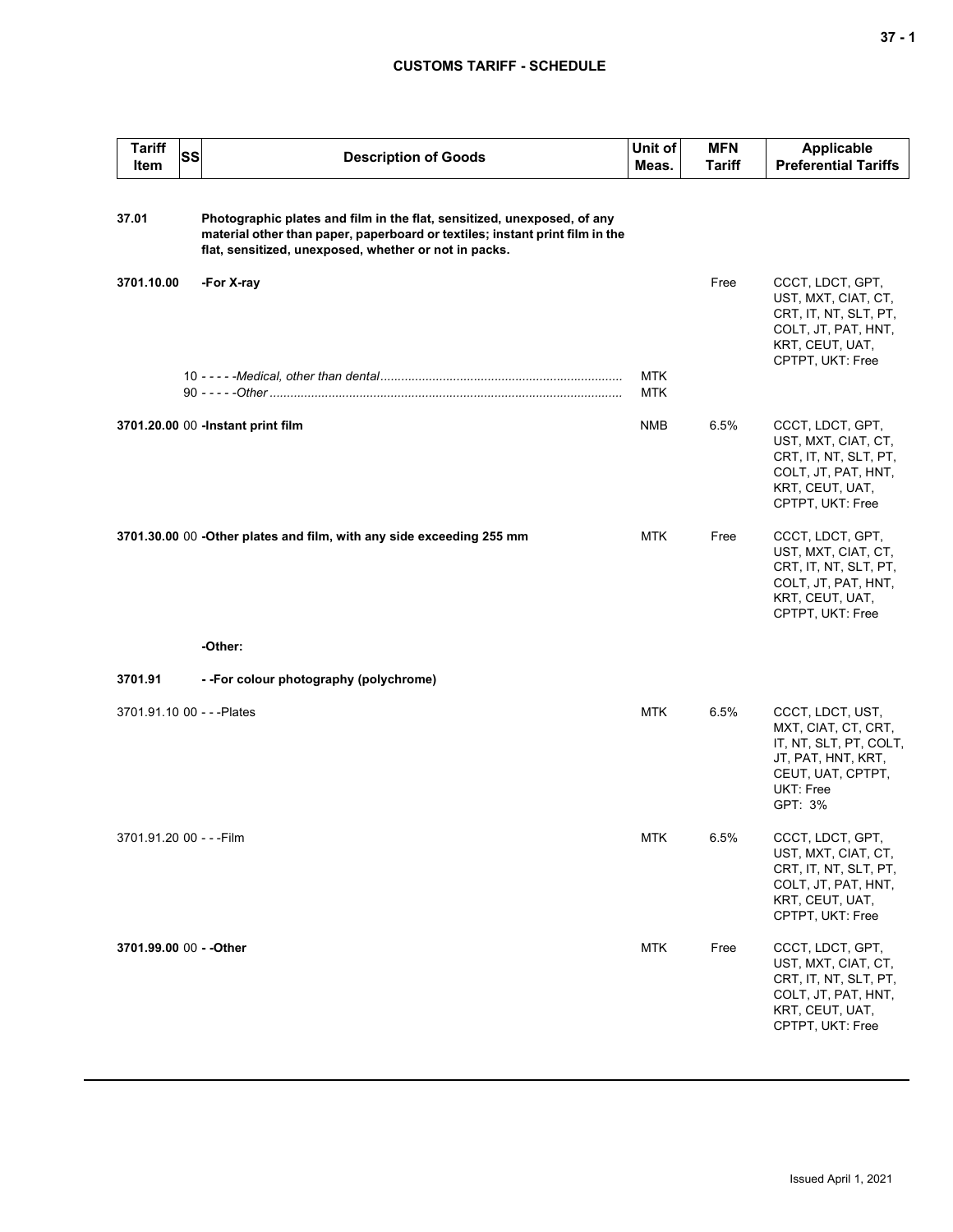# **CUSTOMS TARIFF - SCHEDULE**

| <b>Tariff</b><br>Item     | <b>SS</b> | <b>Description of Goods</b>                                                                                                                                            | Unit of<br>Meas. | <b>MFN</b><br><b>Tariff</b> | <b>Applicable</b><br><b>Preferential Tariffs</b>                                                                               |
|---------------------------|-----------|------------------------------------------------------------------------------------------------------------------------------------------------------------------------|------------------|-----------------------------|--------------------------------------------------------------------------------------------------------------------------------|
| 37.02                     |           | Photographic film in rolls, sensitized, unexposed, of any material other<br>than paper, paperboard or textiles; instant print film in rolls, sensitized,<br>unexposed. |                  |                             |                                                                                                                                |
| 3702.10.00 00 - For X-ray |           |                                                                                                                                                                        | <b>MTK</b>       | Free                        | CCCT, LDCT, GPT,<br>UST, MXT, CIAT, CT,<br>CRT, IT, NT, SLT, PT,<br>COLT, JT, PAT, HNT,<br>KRT, CEUT, UAT,<br>CPTPT, UKT: Free |
|                           |           | -Other film, without perforations, of a width not exceeding 105 mm:                                                                                                    |                  |                             |                                                                                                                                |
|                           |           | 3702.31.00 00 - - For colour photography (polychrome)                                                                                                                  | MTK              | 6.5%                        | CCCT, LDCT, GPT,<br>UST, MXT, CIAT, CT,<br>CRT, IT, NT, SLT, PT,<br>COLT, JT, PAT, HNT,<br>KRT, CEUT, UAT,<br>CPTPT, UKT: Free |
|                           |           | 3702.32.00 00 - - Other, with silver halide emulsion                                                                                                                   | <b>MTK</b>       | 6.5%                        | CCCT, LDCT, GPT,<br>UST, MXT, CIAT, CT,<br>CRT, IT, NT, SLT, PT,<br>COLT, JT, PAT, HNT,<br>KRT, CEUT, UAT,<br>CPTPT, UKT: Free |
| 3702.39.00 00 - - Other   |           |                                                                                                                                                                        | MTK              | 6.5%                        | CCCT, LDCT, GPT,<br>UST, MXT, CIAT, CT,<br>CRT, IT, NT, SLT, PT,<br>COLT, JT, PAT, HNT,<br>KRT, CEUT, UAT,<br>CPTPT, UKT: Free |
|                           |           | -Other film, without perforations, of a width exceeding 105 mm:                                                                                                        |                  |                             |                                                                                                                                |
|                           |           | 3702.41.00 00 - - Of a width exceeding 610 mm and of a length exceeding 200 m, for<br>colour photography (polychrome)                                                  | MTK              | 6.5%                        | CCCT, LDCT, GPT,<br>UST, MXT, CIAT, CT,<br>CRT, IT, NT, SLT, PT,<br>COLT, JT, PAT, HNT,<br>KRT, CEUT, UAT,<br>CPIPI, UKI: Free |
| 3702.42                   |           | - -Of a width exceeding 610 mm and of a length exceeding 200 m, other<br>than for colour photography                                                                   |                  |                             |                                                                                                                                |
|                           |           | 3702.42.10 00 - - -Duplicating, scanner or continuous tone graphic arts film, of a width of<br>762 mm or more, for use in the manufacture of photographic film         | MTK              | Free                        | CCCT, LDCT, GPT,<br>UST, MXT, CIAT, CT,<br>CRT, IT, NT, SLT, PT,<br>COLT, JT, PAT, HNT,<br>KRT, CEUT, UAT,<br>CPTPT, UKT: Free |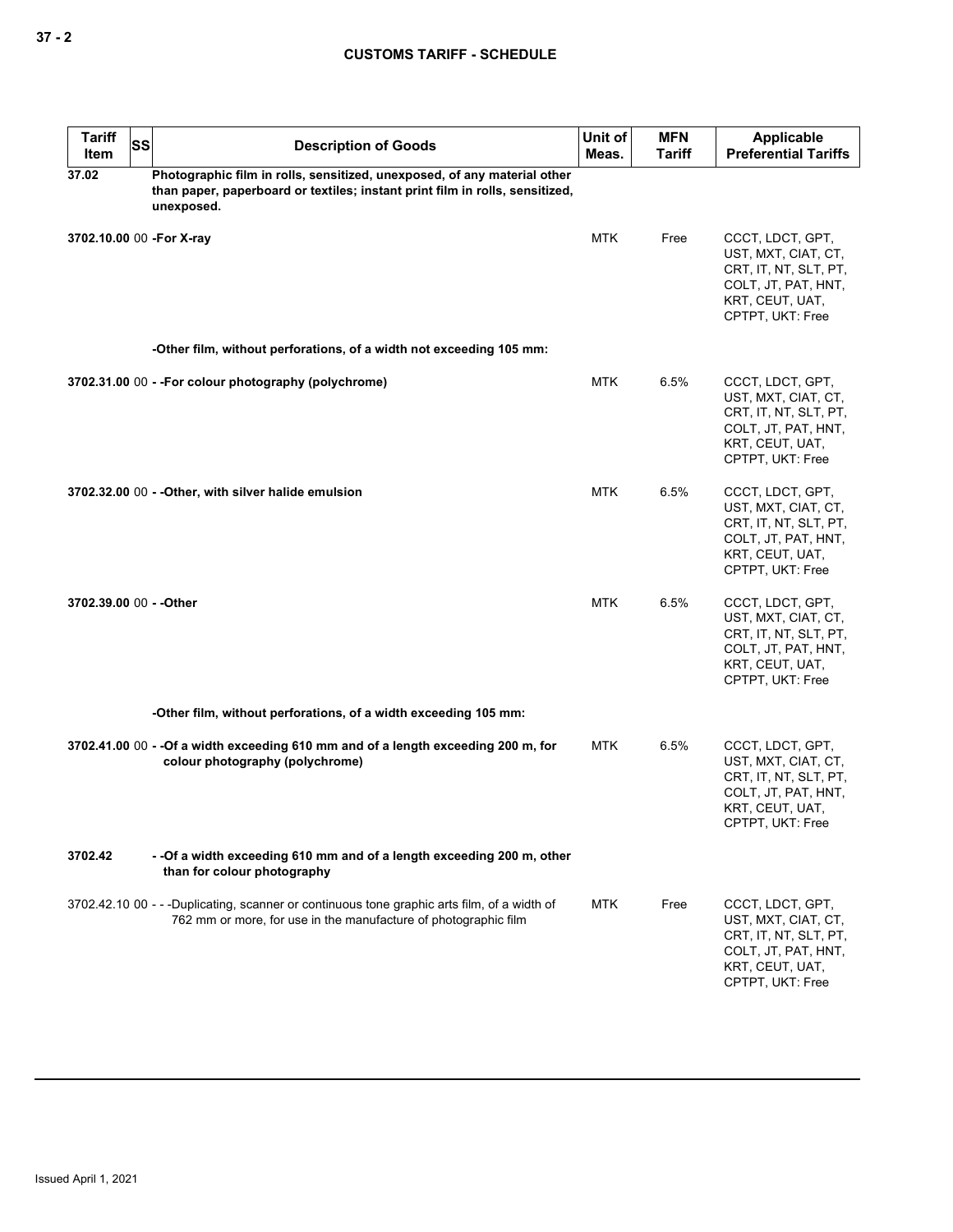| ۰.<br>$\sim$ |  | $\sim$ |
|--------------|--|--------|
|--------------|--|--------|

| <b>Tariff</b><br>Item     | <b>SS</b> | <b>Description of Goods</b>                                                                                            | Unit of<br>Meas. | <b>MFN</b><br>Tariff | <b>Applicable</b><br><b>Preferential Tariffs</b>                                                                               |
|---------------------------|-----------|------------------------------------------------------------------------------------------------------------------------|------------------|----------------------|--------------------------------------------------------------------------------------------------------------------------------|
| 3702.42.90 00 - - - Other |           |                                                                                                                        | <b>MTK</b>       | 6.5%                 | CCCT, LDCT, GPT,<br>UST, MXT, CIAT, CT,<br>CRT, IT, NT, SLT, PT,<br>COLT, JT, PAT, HNT,<br>KRT, CEUT, UAT,<br>CPTPT, UKT: Free |
| 3702.43                   |           | - - Of a width exceeding 610 mm and of a length not exceeding 200 m                                                    |                  |                      |                                                                                                                                |
|                           |           | 3702.43.20 00 - - - Instant print film                                                                                 | MTK              | 6.5%                 | CCCT, LDCT, GPT,<br>UST, MXT, CIAT, CT,<br>CRT, IT, NT, SLT, PT,<br>COLT, JT, PAT, HNT,<br>KRT, CEUT, UAT,<br>CPTPT, UKT: Free |
| 3702.43.90 00 - - - Other |           |                                                                                                                        | MTK              | Free                 | CCCT, LDCT, GPT,<br>UST, MXT, CIAT, CT,<br>CRT, IT, NT, SLT, PT,<br>COLT, JT, PAT, HNT,<br>KRT, CEUT, UAT,<br>CPTPT, UKT: Free |
| 3702.44                   |           | - - Of a width exceeding 105 mm but not exceeding 610 mm                                                               |                  |                      |                                                                                                                                |
|                           |           | 3702.44.20 00 - - - Instant print film                                                                                 | <b>MTK</b>       | 6.5%                 | CCCT, LDCT, GPT,<br>UST, MXT, CIAT, CT,<br>CRT, IT, NT, SLT, PT,<br>COLT, JT, PAT, HNT,<br>KRT, CEUT, UAT,<br>CPTPT, UKT: Free |
| 3702.44.90 00 - - - Other |           |                                                                                                                        | <b>MTK</b>       | Free                 | CCCT, LDCT, GPT,<br>UST, MXT, CIAT, CT,<br>CRT, IT, NT, SLT, PT,<br>COLT, JT, PAT, HNT,<br>KRT, CEUT, UAT,<br>CPTPT, UKT: Free |
|                           |           | -Other film, for colour photography (polychrome):                                                                      |                  |                      |                                                                                                                                |
|                           |           | 3702.52.00 00 - - Of a width not exceeding 16 mm                                                                       | <b>MTK</b>       | 6.5%                 | CCCT, LDCT, GPT,<br>UST, MXT, CIAT, CT,<br>CRT, IT, NT, SLT, PT,<br>COLT, JT, PAT, HNT,<br>KRT, CEUT, UAT,<br>CPTPT, UKT: Free |
|                           |           | 3702.53.00 00 - - Of a width exceeding 16 mm but not exceeding 35 mm and of a length<br>not exceeding 30 m, for slides | NMB              | 6.5%                 | CCCT, LDCT, GPT,<br>UST, MXT, CIAT, CT,<br>CRT, IT, NT, SLT, PT,<br>COLT, JT, PAT, HNT,<br>KRT, CEUT, UAT,<br>CPTPT, UKT: Free |
| 3702.54                   |           | - - Of a width exceeding 16 mm but not exceeding 35 mm and of a length<br>not exceeding 30 m, other than for slides    |                  |                      |                                                                                                                                |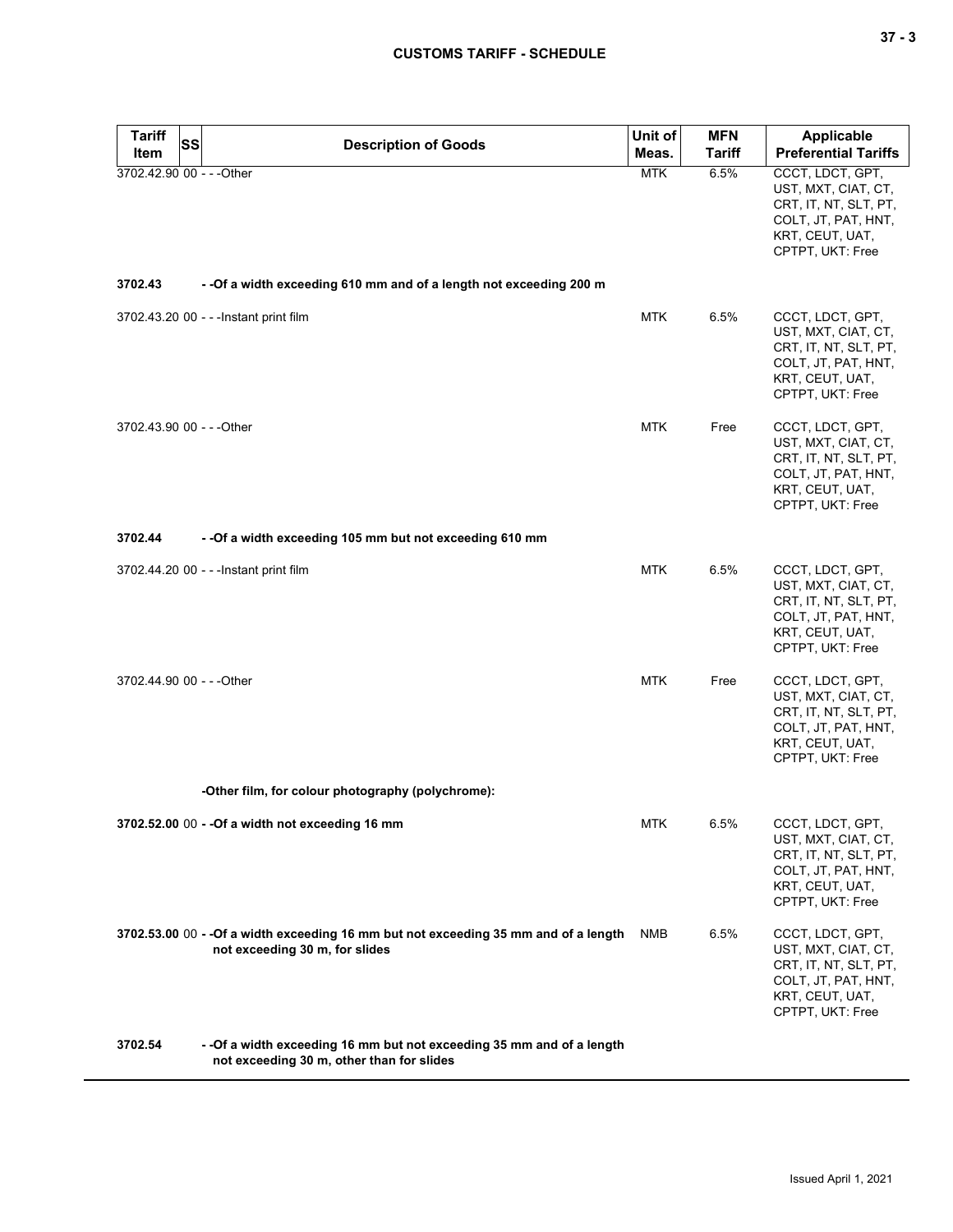| <b>Tariff</b><br>Item     | <b>SS</b> | <b>Description of Goods</b>                                                                                    | Unit of<br>Meas. | <b>MFN</b><br><b>Tariff</b> | Applicable<br><b>Preferential Tariffs</b>                                                                                      |
|---------------------------|-----------|----------------------------------------------------------------------------------------------------------------|------------------|-----------------------------|--------------------------------------------------------------------------------------------------------------------------------|
|                           |           | 3702.54.10 00 - - - For use in the production of replications of exposed and developed<br>cinematographic film | <b>NMB</b>       | Free                        | CCCT, LDCT, GPT,<br>UST, MXT, CIAT, CT,<br>CRT, IT, NT, SLT, PT,<br>COLT, JT, PAT, HNT,<br>KRT, CEUT, UAT,<br>CPTPT, UKT: Free |
| 3702.54.90 00 - - - Other |           |                                                                                                                | <b>NMB</b>       | 6.5%                        | CCCT, LDCT, GPT,<br>UST, MXT, CIAT, CT,<br>CRT, IT, NT, SLT, PT,<br>COLT, JT, PAT, HNT,<br>KRT, CEUT, UAT,<br>CPTPT, UKT: Free |
|                           |           | 3702.55.00 00 - - Of a width exceeding 16 mm but not exceeding 35 mm and of a length<br>exceeding 30 m         | <b>MTK</b>       | Free                        | CCCT, LDCT, GPT,<br>UST, MXT, CIAT, CT,<br>CRT, IT, NT, SLT, PT,<br>COLT, JT, PAT, HNT,<br>KRT, CEUT, UAT,<br>CPTPT, UKT: Free |
|                           |           | 3702.56.00 00 - - Of a width exceeding 35 mm                                                                   | <b>MTK</b>       | Free                        | CCCT, LDCT, GPT,<br>UST, MXT, CIAT, CT,<br>CRT, IT, NT, SLT, PT,<br>COLT, JT, PAT, HNT,<br>KRT, CEUT, UAT,<br>CPTPT, UKT: Free |
|                           |           | -Other:                                                                                                        |                  |                             |                                                                                                                                |
|                           |           | 3702.96.00 00 - - Of a width not exceeding 35 mm and of a length not exceeding 30 m                            | <b>MTK</b>       | 6.5%                        | CCCT, LDCT, GPT,<br>UST, MXT, CIAT, CT,<br>CRT, IT, NT, SLT, PT,<br>COLT, JT, PAT, HNT,<br>KRT, CEUT, UAT,<br>CPTPT, UKT: Free |
|                           |           | 3702.97.00 00 - - Of a width not exceeding 35 mm and of a length exceeding 30 m                                | <b>MTK</b>       | 6.5%                        | CCCT, LDCT, GPT,<br>UST, MXT, CIAT, CT,<br>CRT, IT, NT, SLT, PT,<br>COLT, JT, PAT, HNT,<br>KRT, CEUT, UAT,<br>CPTPT, UKT: Free |
|                           |           | 3702.98.00 00 - - Of a width exceeding 35 mm                                                                   | <b>MTK</b>       | 6.5%                        | CCCT, LDCT, GPT,<br>UST, MXT, CIAT, CT,<br>CRT, IT, NT, SLT, PT,<br>COLT, JT, PAT, HNT,<br>KRT, CEUT, UAT,<br>CPTPT, UKT: Free |

**37.03 Photographic paper, paperboard and textiles, sensitized, unexposed.**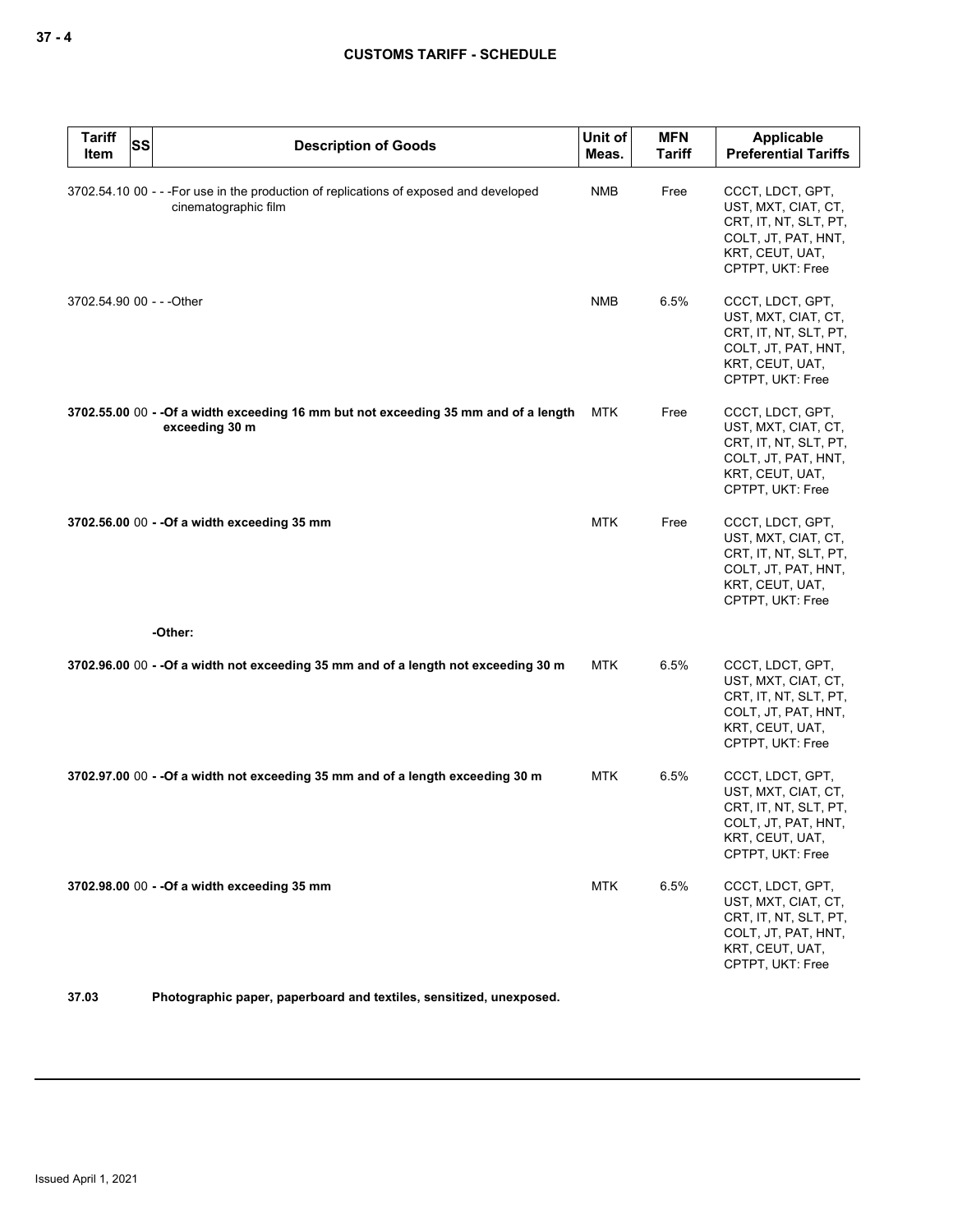| <b>Tariff</b><br><b>SS</b> | <b>Description of Goods</b>                                                                                                                                                                                                                                                                                                                                                                                  | Unit of    | <b>MFN</b>    | <b>Applicable</b>                                                                                                              |
|----------------------------|--------------------------------------------------------------------------------------------------------------------------------------------------------------------------------------------------------------------------------------------------------------------------------------------------------------------------------------------------------------------------------------------------------------|------------|---------------|--------------------------------------------------------------------------------------------------------------------------------|
| Item                       |                                                                                                                                                                                                                                                                                                                                                                                                              | Meas.      | <b>Tariff</b> | <b>Preferential Tariffs</b>                                                                                                    |
|                            | 3703.10.00 00 -In rolls of a width exceeding 610 mm                                                                                                                                                                                                                                                                                                                                                          | <b>MTK</b> | 6.5%          | CCCT, LDCT, GPT,<br>UST, MXT, CIAT, CT,<br>CRT, IT, NT, SLT, PT,<br>COLT, JT, PAT, HNT,<br>KRT, CEUT, UAT,<br>CPTPT, UKT: Free |
|                            | 3703.20.00 00 - Other, for colour photography (polychrome)                                                                                                                                                                                                                                                                                                                                                   | <b>MTK</b> | 6.5%          | CCCT, LDCT, GPT,<br>UST, MXT, CIAT, CT,<br>CRT, IT, NT, SLT, PT,<br>COLT, JT, PAT, HNT,<br>KRT, CEUT, UAT,<br>CPTPT, UKT: Free |
| 3703.90                    | -Other                                                                                                                                                                                                                                                                                                                                                                                                       |            |               |                                                                                                                                |
|                            | 3703.90.10 00 - - - Paper, in rolls, used with photographic transmission machines, to be<br>employed in the production of newspapers, magazines or periodicals                                                                                                                                                                                                                                               | <b>MTK</b> | Free          | CCCT, LDCT, GPT,<br>UST, MXT, CIAT, CT,<br>CRT, IT, NT, SLT, PT,<br>COLT, JT, PAT, HNT,<br>KRT, CEUT, UAT,<br>CPTPT, UKT: Free |
| 3703.90.90 00 - - - Other  |                                                                                                                                                                                                                                                                                                                                                                                                              | <b>MTK</b> | 6.5%          | CCCT, LDCT, GPT,<br>UST, MXT, CIAT, CT,<br>CRT, IT, NT, SLT, PT,<br>COLT, JT, PAT, HNT,<br>KRT, CEUT, UAT,<br>CPTPT, UKT: Free |
| 3704.00                    | Photographic plates, film, paper, paperboard and textiles, exposed but<br>not developed.                                                                                                                                                                                                                                                                                                                     |            |               |                                                                                                                                |
|                            | 3704.00.10 00 - - - Film to be employed in the production of printing plates, rolls or cylinders<br>for the reproduction of non-advertising material in newspapers, or for<br>printing books or music, or for printing periodical publications entitled to<br>second-class mailing privileges, the pages of which are regularly bound,<br>wire-stitched or otherwise fastened together, excluding catalogues | <b>MTK</b> | Free          | CCCT, LDCT, GPT,<br>UST, MXT, CIAT, CT,<br>CRT, IT, NT, SLT, PT,<br>COLT, JT, PAT, HNT,<br>KRT, CEUT, UAT,<br>CPTPT, UKT: Free |
| 3704.00.90 00 - - - Other  |                                                                                                                                                                                                                                                                                                                                                                                                              | <b>MTK</b> | 6.5%          | CCCT, LDCT, GPT,<br>UST, MXT, CIAT, CT,<br>CRT, IT, NT, SLT, PT,<br>COLT, JT, PAT, HNT,<br>KRT, CEUT, UAT,<br>CPTPT, UKT: Free |
| 3705.00                    | Photographic plates and film, exposed and developed, other than<br>cinematographic film.                                                                                                                                                                                                                                                                                                                     |            |               |                                                                                                                                |

- - -For offset reproduction: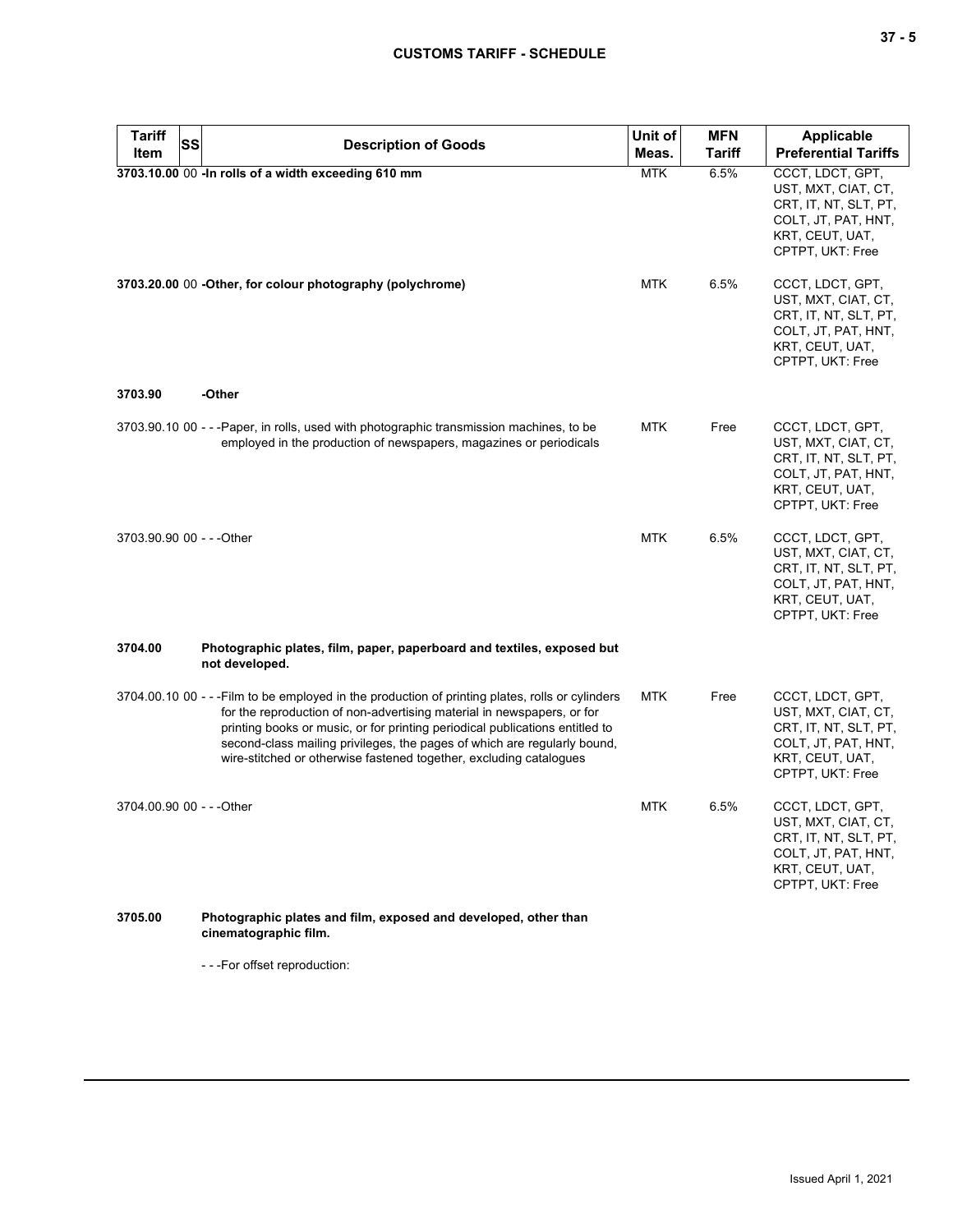| <b>Tariff</b><br><b>SS</b>  | <b>Description of Goods</b>                                                                                                                                                                                                                                                                                                                                                                                                                                                                                                                                                                                                                                                                                                                                                                                                                                                                                                                                                                                                                                                                                                                                                                                                                                                                                                                                                      | Unit of    | <b>MFN</b>    | Applicable                                                                                                                     |
|-----------------------------|----------------------------------------------------------------------------------------------------------------------------------------------------------------------------------------------------------------------------------------------------------------------------------------------------------------------------------------------------------------------------------------------------------------------------------------------------------------------------------------------------------------------------------------------------------------------------------------------------------------------------------------------------------------------------------------------------------------------------------------------------------------------------------------------------------------------------------------------------------------------------------------------------------------------------------------------------------------------------------------------------------------------------------------------------------------------------------------------------------------------------------------------------------------------------------------------------------------------------------------------------------------------------------------------------------------------------------------------------------------------------------|------------|---------------|--------------------------------------------------------------------------------------------------------------------------------|
| Item                        |                                                                                                                                                                                                                                                                                                                                                                                                                                                                                                                                                                                                                                                                                                                                                                                                                                                                                                                                                                                                                                                                                                                                                                                                                                                                                                                                                                                  | Meas.      | <b>Tariff</b> | <b>Preferential Tariffs</b>                                                                                                    |
|                             | 3705.00.11 00 - - - - Film to be employed in the production of printing plates, rolls or cylinders<br>for the reproduction of non-advertising material in newspapers, or for<br>printing books or music, or for printing periodical publications entitled to<br>second-class mailing privileges, the pages of which are regularly bound,<br>wire-stitched or otherwise fastened together, excluding catalogues                                                                                                                                                                                                                                                                                                                                                                                                                                                                                                                                                                                                                                                                                                                                                                                                                                                                                                                                                                   | <b>NMB</b> | Free          | CCCT, LDCT, GPT,<br>UST, MXT, CIAT, CT,<br>CRT, IT, NT, SLT, PT,<br>COLT, JT, PAT, HNT,<br>KRT, CEUT, UAT,<br>CPTPT, UKT: Free |
| 3705.00.19 00 - - - - Other |                                                                                                                                                                                                                                                                                                                                                                                                                                                                                                                                                                                                                                                                                                                                                                                                                                                                                                                                                                                                                                                                                                                                                                                                                                                                                                                                                                                  | NMB        | 6.5%          | CCCT, LDCT, GPT,<br>UST, MXT, CIAT, CT,<br>CRT, IT, NT, SLT, PT,<br>COLT, JT, PAT, HNT,<br>KRT, CEUT, UAT,<br>CPTPT, UKT: Free |
|                             | ---Other:                                                                                                                                                                                                                                                                                                                                                                                                                                                                                                                                                                                                                                                                                                                                                                                                                                                                                                                                                                                                                                                                                                                                                                                                                                                                                                                                                                        |            |               |                                                                                                                                |
|                             | 3705.00.91 00 - - - - Contact halftone film screens for the production of printing plates;<br>Film to be employed in the production of printing plates, rolls or cylinders<br>for the reproduction of non-advertising material in newspapers, or for<br>printing books or music, or for printing periodical publications entitled to<br>second-class mailing privileges, the pages of which are regularly bound,<br>wire-stitched or otherwise fastened together, excluding catalogues;<br>Films for deposit as archives and not for exhibition for commercial<br>purpose;<br>News features and recordings of current events;<br>Photomasks to be employed in the manufacture of semiconductor<br>devices;<br>Slides and slide films when they (a) are of an educational, scientific or<br>cultural character within the meaning of the Agreement for Facilitating<br>the International Circulation of Visual and Auditory Materials of an<br>Educational, Scientific and Cultural Character adopted at Beirut,<br>Lebanon, in 1948, and (b) have been certified by the Government or by a<br>recognized representative authority of the Government of the country of<br>production or by an appropriate representative of the United Nations<br>Educational, Scientific and Cultural Organization as being of an<br>international educational, scientific or cultural character |            | Free          | CCCT, LDCT, GPT,<br>UST, MXT, CIAT, CT,<br>CRT, IT, NT, SLT, PT,<br>COLT, JT, PAT, HNT,<br>KRT, CEUT, UAT,<br>CPTPT, UKT: Free |
| 3705.00.99 00 - - - - Other |                                                                                                                                                                                                                                                                                                                                                                                                                                                                                                                                                                                                                                                                                                                                                                                                                                                                                                                                                                                                                                                                                                                                                                                                                                                                                                                                                                                  |            | Free          | CCCT, LDCT, GPT,<br>UST, MXT, CIAT, CT,<br>CRT, IT, NT, SLT, PT,<br>COLT, JT, PAT, HNT,<br>KRT, CEUT, UAT,<br>CPTPT, UKT: Free |
| 37.06                       | Cinematographic film, exposed and developed, whether or not<br>incorporating sound track or consisting only of sound track.                                                                                                                                                                                                                                                                                                                                                                                                                                                                                                                                                                                                                                                                                                                                                                                                                                                                                                                                                                                                                                                                                                                                                                                                                                                      |            |               |                                                                                                                                |
| 3706.10                     | -Of a width of 35 mm or more                                                                                                                                                                                                                                                                                                                                                                                                                                                                                                                                                                                                                                                                                                                                                                                                                                                                                                                                                                                                                                                                                                                                                                                                                                                                                                                                                     |            |               |                                                                                                                                |
|                             | 3706.10.10 00 - - -Television commercials excluding those imported for reference purposes<br>only                                                                                                                                                                                                                                                                                                                                                                                                                                                                                                                                                                                                                                                                                                                                                                                                                                                                                                                                                                                                                                                                                                                                                                                                                                                                                | MTR        | 6.5%          | CCCT, LDCT, GPT,<br>UST, MXT, CIAT, CT,<br>CRT, IT, NT, SLT, PT,<br>COLT, JT, PAT, HNT,<br>KRT, CEUT, UAT,<br>CPTPT, UKT: Free |